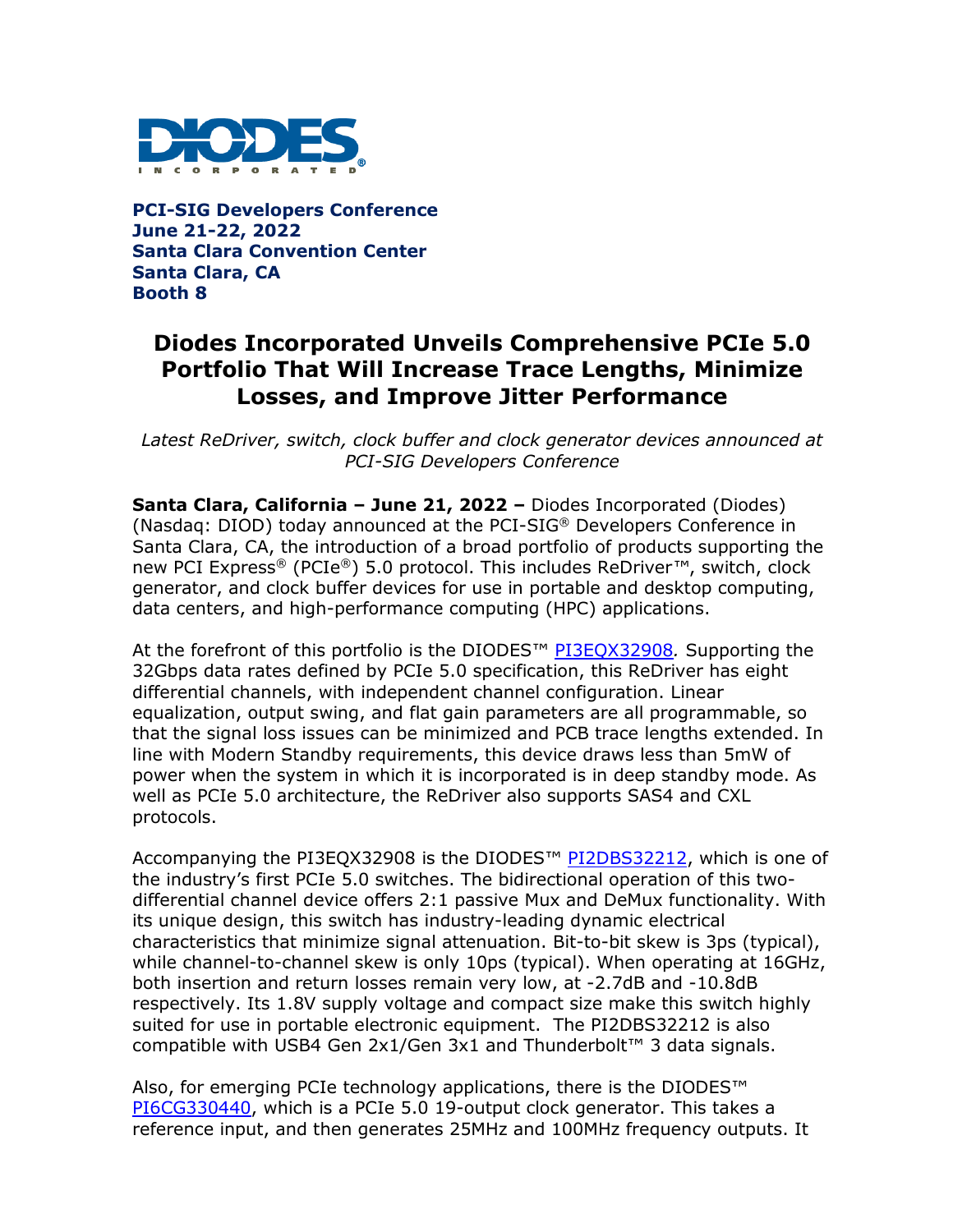has seven outputs dedicated to 100MHz and three dedicated to 25MHz clock signals. The remaining nine selectable outputs are capable of driving either 25MHz or 100MHz, as required. The proprietary design used achieves very low jitter performance of less than 50fs.

The DIODES<sup>™</sup> [PI6CB332001A,](https://www.diodes.com/part/PI6CB332001A/) is a 20-output fan-out PCIe 5.0 clock buffer that meets the Intel DB2000QL specification. When operating at PCIe 5.0 architecture speeds, this device exhibits minimal additive phase jitter - with 20fs RMS being typical. This gives engineers wider signal integrity margins for their designs.

The on-chip termination on the outputs of both the PI6CG330440 and the PI6CB332001A result in far fewer external components being required, saving board space. Because of their respective Intel CK440Q and Intel DB2000QL compatibility, they present higher performance drop-in replacements for other clock generator/buffers targeted at server applications.

"Diodes Incorporated is a valued member of the PCI-SIG and continues to contribute to the progression of PCIe technology within the electronic engineering community," said Al Yanes, PCI-SIG President and Chairperson. "Through the semiconductor solutions it introduces, the company is helping the latest generations of PCIe technology gain greater pervasiveness within the market."

"Emergence of the PCIe 5.0 specification offers the prospect of doubling the bandwidth available, and this will be hugely beneficial in all forms of computing equipment and data storage infrastructure," adds Dr. Jin Zhao, Senior Vice President, Analog Business Group, Diodes Incorporated. "As speeds increase, access to technology that will ensure signal integrity and mitigate losses is becoming more important than ever. Diodes has made a major commitment to supporting PCIe technology, releasing innovative products to address each protocol generation that has emerged. Our new PCIe 5.0 product portfolio continues to build on this strong track record."

The PI3EQX32908 is supplied in a 62-pin W-QFN package. The PI2DBS32212 comes in a 24-pin X1QFN package taking up only 2.5mm x 2.5mm of PCB space. The PI6CG330440's 100-pin UQFN package has 8mm x 8mm x 0.6mm dimensions, while the PI6CB332001A 80-pin aQFN package occupies a 6mm x 6mm footprint. The PI3EQX32908 PCIe 5.0 ReDriver and PI2DBS32212 PCIe 5.0 switch are available at \$11 and \$1.20 respectively in 3500 piece quantities. The PCIe 5.0 PI6CG330440 clock generator and PI6CB332001A clock buffer are available at \$6.48 and \$4.80 in 3000 piece quantities.

Those attending the PCI-SIG Developers Conference 2022 (June 21-22, Santa Clara Convention Center, Santa Clara, California) can find Diodes at booth 8.

Further information is available at [www.diodes.com](http://www.diodes.com/)